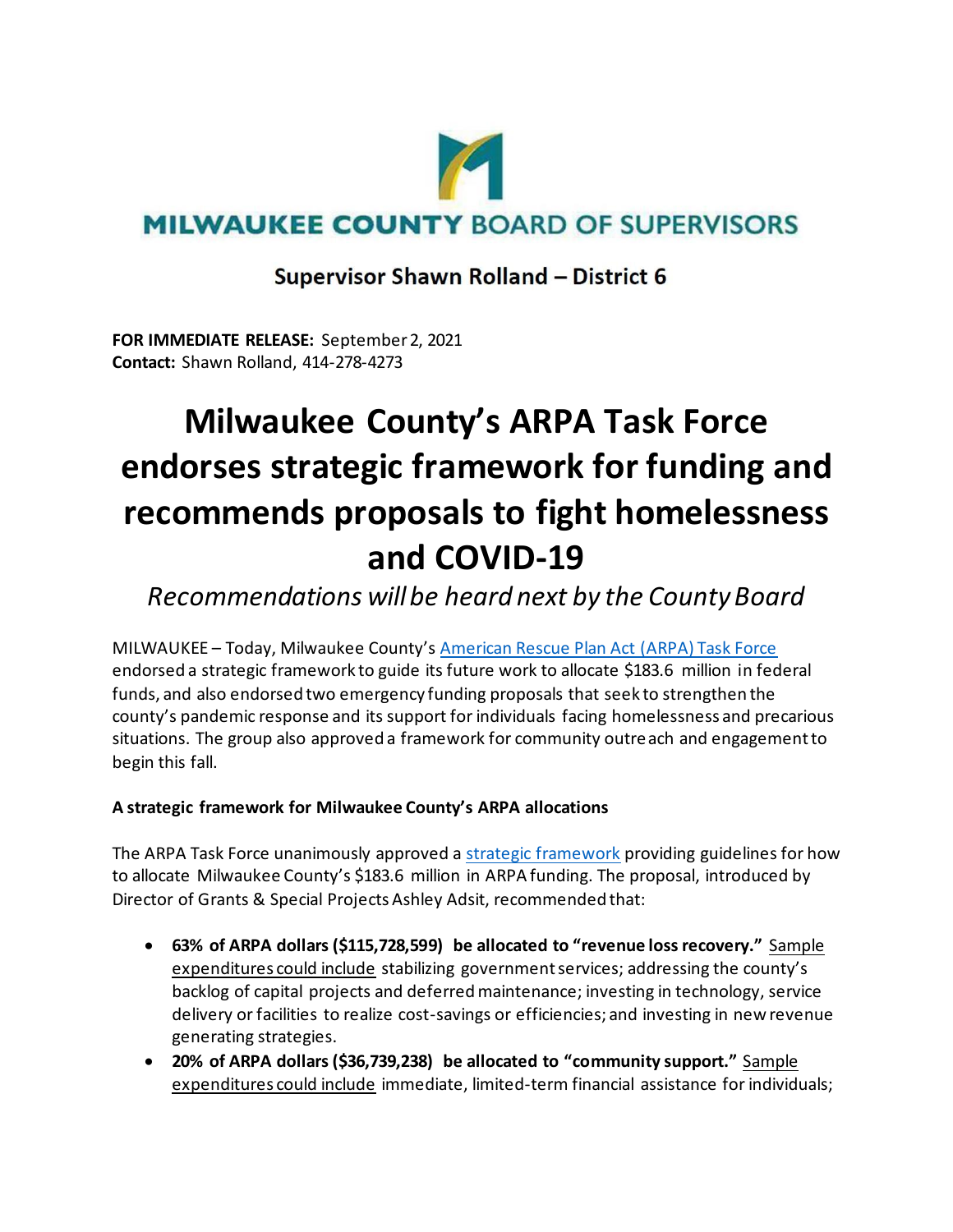evidence-based strategies to address targeted social determinants of health; and collaborative initiatives that match other private and public funds.

- **13% of ARPA dollars (\$23,880,505) be allocated to "COVID-19 mitigation."** Sample expenditures could include responding to COVID-19 mitigation needs (vaccination administration, PPE, testing, physical distancing measures); culturally-relevant and effective communications planning to support COVID mitigation; prevention of spread in congregate settings and other dense work sites; and payroll expenses for public health, safety and other staff responding to the COVID-19 pandemic.
- **4% of ARPA dollars (\$7,347,848) be allocated to "fund administration."** Sample expenditures could include complying with fiscal, programmatic and federal reporting requirements; sponsoring project-level evaluation and community engagement contracts; and establishing data collections processes.

"The ARPA Task Force is designing a process so that Milwaukee County can address the immediate and long-term needs of the community," says Adsit. "We are focused on helping individuals recover from the pandemic and giving residents every opportunity to thrive in their neighborhoods. To do this, the task force prioritizes Milwaukee County's long-term fiscal health by addressing the historic financial challenges faced by the organization. County services are relied upon by hundreds of thousands of people and a failure to prioritize strategies that will improve our fiscal position will endanger important services they use each day. Our residents count on us to be able to sustain the services and programs that aim to keep Milwaukee healthy, working, and moving."

#### **New emergency proposals recommended to help fight COVID-19 and homelessness**

The ARPA Task Force endorsed a \$2.5 million allocation to support ongoing emergency needs [related to the county's COVID](https://milwaukeecounty.legistar.com/LegislationDetail.aspx?ID=5120004&GUID=99C75AC5-461A-4637-9378-727ABCDD921E&Options=&Search=)-19 response. These monies would enable the county to continue offering COVID testing to employees, vaccine outreach and administration, communications, data analysis, and more. Without additional funding, the county's Budget Director Joe Lamers predicted that the county would exhaust its COVID response funding by October 2021.

"I hope our community will fight like hell to stop the spread of COVID-19 and get vaccinated so Milwaukee County can reallocate future ARPA dollars away from COVID mitigation and toward creating jobs and affordable housing, investing in our health, repairing our parks and parkways, and more," says ARPA Task Force Co-Chair and County Supervisor Shawn Rolland (District 6).

The ARPA Task Force also endorsed a [\\$1.5 million proposal to provide a flexible housing subsidy](https://milwaukeecounty.legistar.com/LegislationDetail.aspx?ID=5081206&GUID=86FA4F46-2722-42A5-B6A3-F1838410A4E9&Options=&Search=) to support individuals and families experiencing homelessness or in precarious situations at-risk of becoming homeless. Neither of these populations are eligible for emergency rental assistance through current county funding sources. United Way of Greater Milwaukee & Waukesha County has pledged to provide \$3 million over the next three years to help further strengthen the effort.